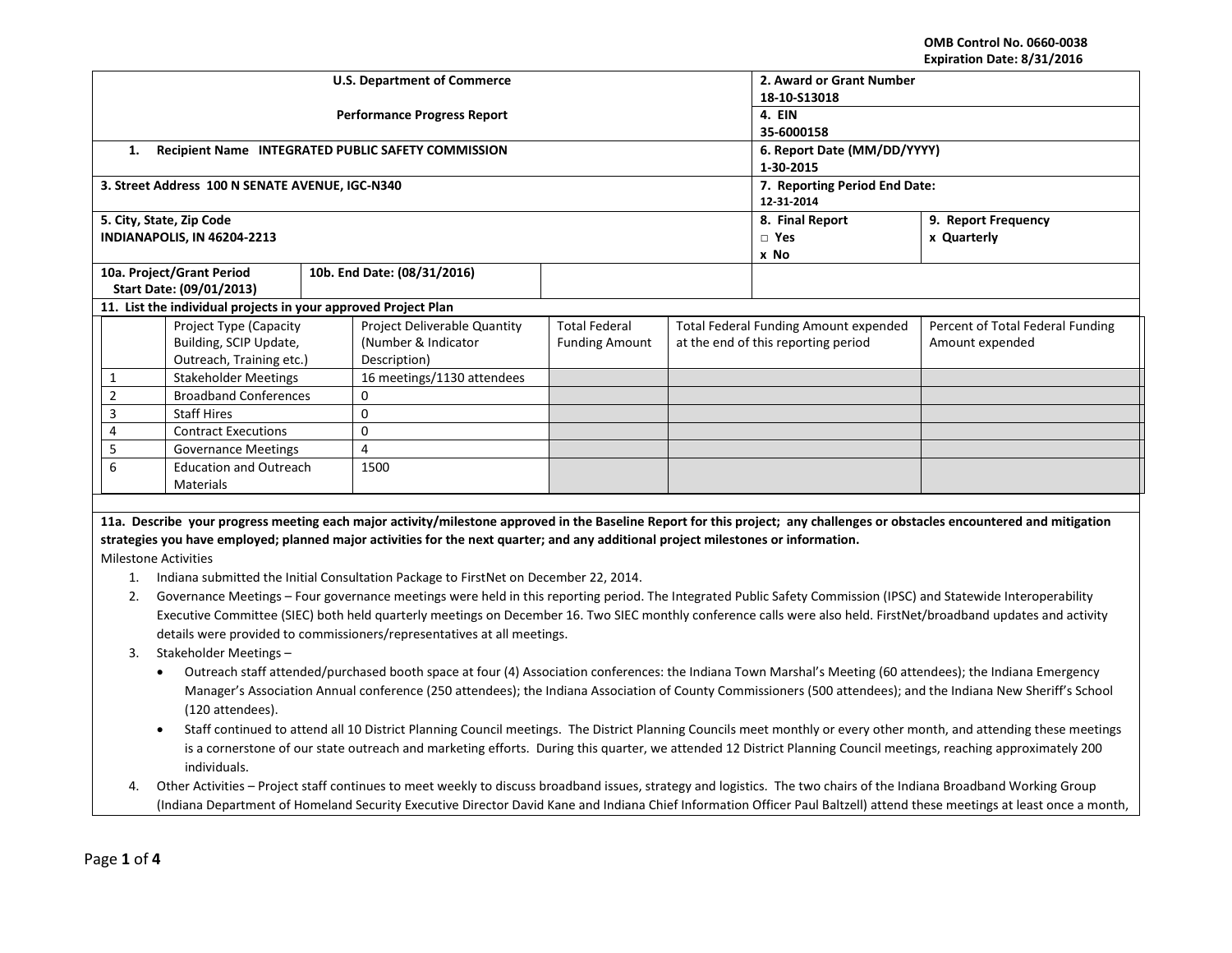along with other key FirstNet interested parties.

Project Team attended all NCSWIC and FirstNet/NTIA webinars and participated in the SPOC calls. SWIC attended NCSWIC meeting in Norman, OK.

## **11b. If the project team anticipates requesting any changes to the approved Baseline Report in the next quarter, describe those below. Note that any substantive changes to the Baseline Report must be approved by the Department of Commerce before implementation.**

**11c. Provide any other information that would be useful to NTIA as it assesses this project's progress.** 

Our new Comptroller has been working with NTIA to clarify issues observed with previous reports. Any adjustments to previous FFRs will be submitted for our files. She will make draws from ASAP on an established basis once she is set up in the system.

**11d. Describe any success stories or best practices you have identified. Please be as specific as possible.**

We reached a new audience when we attended the Indiana Association of County Commissioners. Most of the elected officials we spoke to were not aware of FirstNet. Since these stakeholders hold the key to county finances, it is and will continue to be an important audience to target.

## **12. Personnel**

## **12a. If the project is not fully staffed, describe how any lack of staffing may impact the project's time line and when the project will be fully staffed.**

NA

## **12b. Staffing Table**

| <b>Job Title</b>                                    | FTE % | <b>Project(s) Assigned</b>                                                | Change |
|-----------------------------------------------------|-------|---------------------------------------------------------------------------|--------|
| .15<br><b>Executive Director</b>                    |       | FirstNet Single Point of Contact                                          |        |
| Statewide Interoperability Coordinator (SWIC)<br>.5 |       | Provides project oversight                                                |        |
| <b>Communications Director</b><br>.5                |       | Directs outreach program and oversee grant reporting                      |        |
| .05<br>Comptroller                                  |       | Supports budgetary and financial requirements, including grants and RFPs  |        |
| <b>Operations Manager</b><br>.05                    |       | Provides operational support                                              |        |
| Logistics Manager<br>.05                            |       | Provides technical guidance (SME)                                         |        |
| <b>Field Coordinator</b><br>.5                      |       | Provides outreach/education                                               |        |
| <b>Field Coordinator</b><br>.5                      |       | Provides outreach/education                                               |        |
| .05<br>Administrative Assistant                     |       | Provides administrative support for governance meetings and other project |        |
|                                                     |       | requirements                                                              |        |
| Clerk<br>.045                                       |       | Provides clerical support                                                 |        |
| Co-chair of Exec Comm (IN DHS Dir)<br>.05           |       | Provides Governance                                                       |        |
| Co-chair of Exec Comm (CIO)<br>.05                  |       | <b>Provides Governance</b>                                                |        |
| Gov's Ofc Public Safety Counselor                   | .05   | <b>Provides Governance</b>                                                |        |
|                                                     |       | Add Row<br>Remove Row                                                     |        |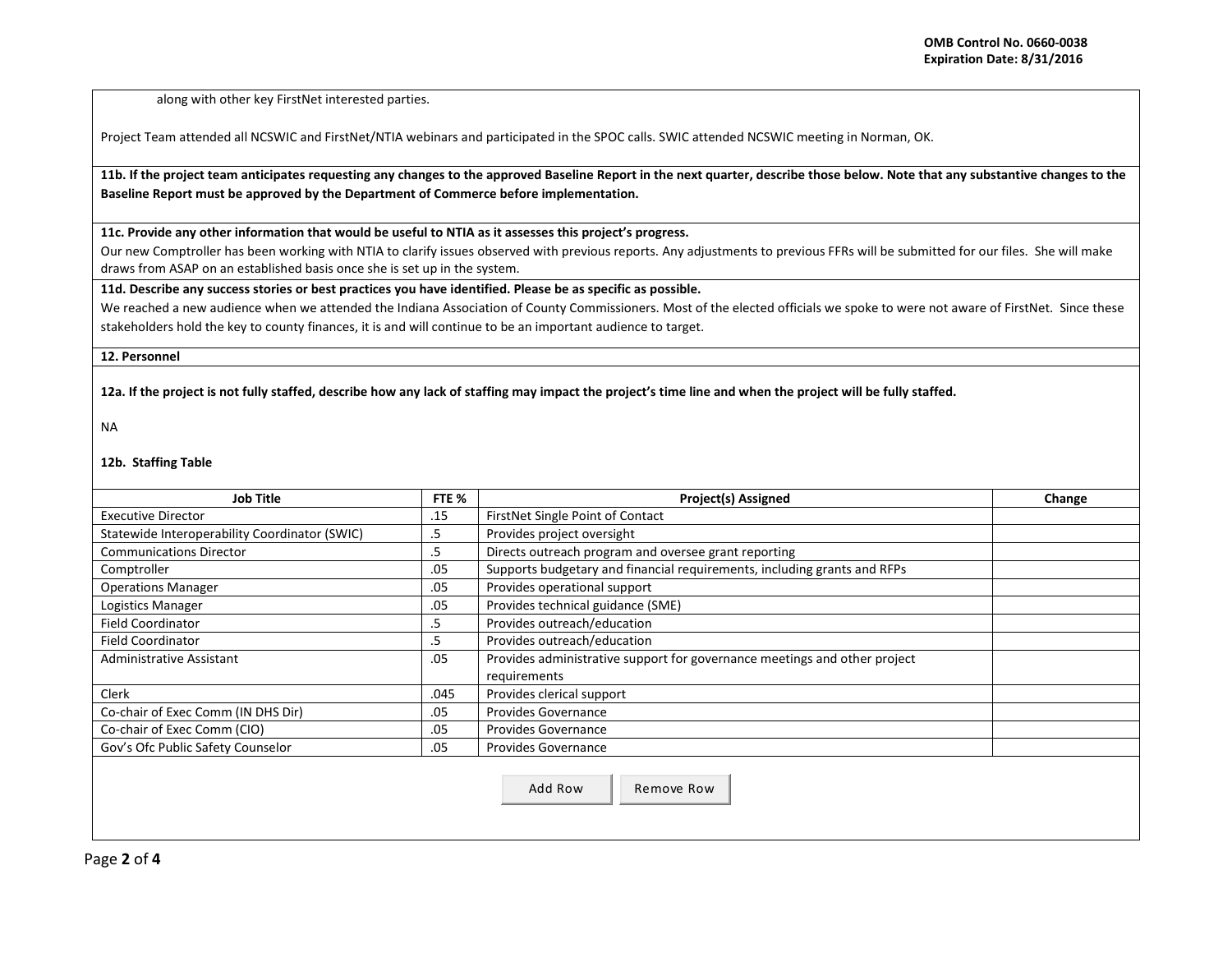| 13. Subcontracts (Vendors and/or Subrecipients)                                                                                       |                                                                                      |                                                                                                                                                                                              |                                       |                            |                                          |                |                                      |                                                                                                                                    |                                                 |                          |
|---------------------------------------------------------------------------------------------------------------------------------------|--------------------------------------------------------------------------------------|----------------------------------------------------------------------------------------------------------------------------------------------------------------------------------------------|---------------------------------------|----------------------------|------------------------------------------|----------------|--------------------------------------|------------------------------------------------------------------------------------------------------------------------------------|-------------------------------------------------|--------------------------|
| 13a. Subcontracts Table - Include all subcontractors. The totals from this table must equal the "Subcontracts Total" in Question 14f. |                                                                                      |                                                                                                                                                                                              |                                       |                            |                                          |                |                                      |                                                                                                                                    |                                                 |                          |
| Name                                                                                                                                  | Subcontract Purpose                                                                  | Type                                                                                                                                                                                         | (Vendor/Subrec.)                      | RFP/RFQ<br>Issued<br>(Y/N) | Contract<br>Executed<br>(Y/N)            | Start<br>Date  | End<br>Date                          | <b>Total Federal</b><br><b>Funds Allocated</b>                                                                                     | <b>Total Matching</b><br><b>Funds Allocated</b> | Project and % Assigned   |
| TBD                                                                                                                                   | Conference Planner:<br>Professional<br>Conventions and<br>Meetings. Inc.<br>(ProCaM) |                                                                                                                                                                                              | Vendor                                | N                          | Y                                        | 09/01/2<br>014 | 08/31/<br>2015                       | 7,650                                                                                                                              | 0                                               | <b>NA</b>                |
| <b>TBD</b>                                                                                                                            | <b>Asset Survey</b>                                                                  |                                                                                                                                                                                              | Vendor                                | N                          | N                                        | <b>TBD</b>     | TBD                                  | 529,000                                                                                                                            | $\Omega$                                        | <b>NA</b>                |
| <b>TBD</b>                                                                                                                            | Data<br>Collection/Alignment                                                         |                                                                                                                                                                                              | Vendor                                | ${\sf N}$                  | ${\sf N}$                                | <b>TBD</b>     | <b>TBD</b>                           | 1,369,375                                                                                                                          | 0                                               | <b>NA</b>                |
| 14. Budget Worksheet                                                                                                                  |                                                                                      | 13b. Describe any challenges encountered with vendors and/or subrecipients.<br>Columns 2, 3 and 4 must match your current project budget for the entire award, which is the SF-424A on file. |                                       |                            | Add Row                                  |                | Remove Row                           | We underbudgeted the Conference Planner expenses. Actual expenses will be approximately \$24,000, not the \$7,650 budgeted amount. |                                                 |                          |
|                                                                                                                                       |                                                                                      | Only list matching funds that the Department of Commerce has already approved.                                                                                                               |                                       |                            |                                          |                |                                      |                                                                                                                                    |                                                 |                          |
| Project Budget Element (1)                                                                                                            |                                                                                      | <b>Federal Funds</b><br>Awarded (2)                                                                                                                                                          | <b>Approved Matching</b><br>Funds (3) |                            | <b>Total Budget</b><br>(4)<br>454,005.00 |                | <b>Federal Funds</b><br>Expended (5) | <b>Approved Matching Funds</b><br>Expended (6)                                                                                     |                                                 | Total Funds Expended (7) |
| a. Personnel Salaries                                                                                                                 |                                                                                      | 0.00                                                                                                                                                                                         |                                       | 454,005.00                 |                                          |                | 0.00                                 | 97,171.24                                                                                                                          |                                                 | 97,171.24                |
| b. Personnel Fringe Benefits                                                                                                          |                                                                                      | 0.00                                                                                                                                                                                         | 127,121.00                            |                            | 127,121.00                               |                | 0.00                                 | 27,207.94                                                                                                                          |                                                 | 27,207.94                |
| c. Travel                                                                                                                             |                                                                                      | 328,959.00                                                                                                                                                                                   | 0.00                                  |                            | 328,959.00<br>0.00                       |                | 12,909.98                            | 0.00                                                                                                                               |                                                 | 12,909.98                |
| d. Equipment                                                                                                                          |                                                                                      | 0.00                                                                                                                                                                                         |                                       | 0.00                       |                                          |                | 403.97                               | 0.00                                                                                                                               |                                                 | 403.97                   |
| e. Materials/Supplies                                                                                                                 |                                                                                      | 0.00                                                                                                                                                                                         | 0,00                                  |                            | 0.00                                     |                | 147.11                               | 0.00                                                                                                                               |                                                 | 147.11                   |
| f. Subcontracts Total                                                                                                                 |                                                                                      | 1,906,025.00                                                                                                                                                                                 | 0.00                                  |                            | 1,906,025.00<br>127,020.00               |                | 12240.00                             | 0.00                                                                                                                               |                                                 | 12240.00                 |
| g. Other                                                                                                                              |                                                                                      | 119,520.00                                                                                                                                                                                   |                                       | 7,500.00                   |                                          |                | 31,310.14                            | 0.00                                                                                                                               |                                                 | 31,310.14                |
| h. Total Costs<br>i. % of Total                                                                                                       |                                                                                      | 2,354,504.00<br>80%                                                                                                                                                                          |                                       | 588,626.00<br>20%          |                                          | 2,943,130.00   | 57,011.20<br>31.4%                   | 124,379.18<br>68.6%                                                                                                                |                                                 | 181,390.38<br>100%       |
|                                                                                                                                       |                                                                                      |                                                                                                                                                                                              |                                       |                            | 100%                                     |                |                                      |                                                                                                                                    |                                                 |                          |